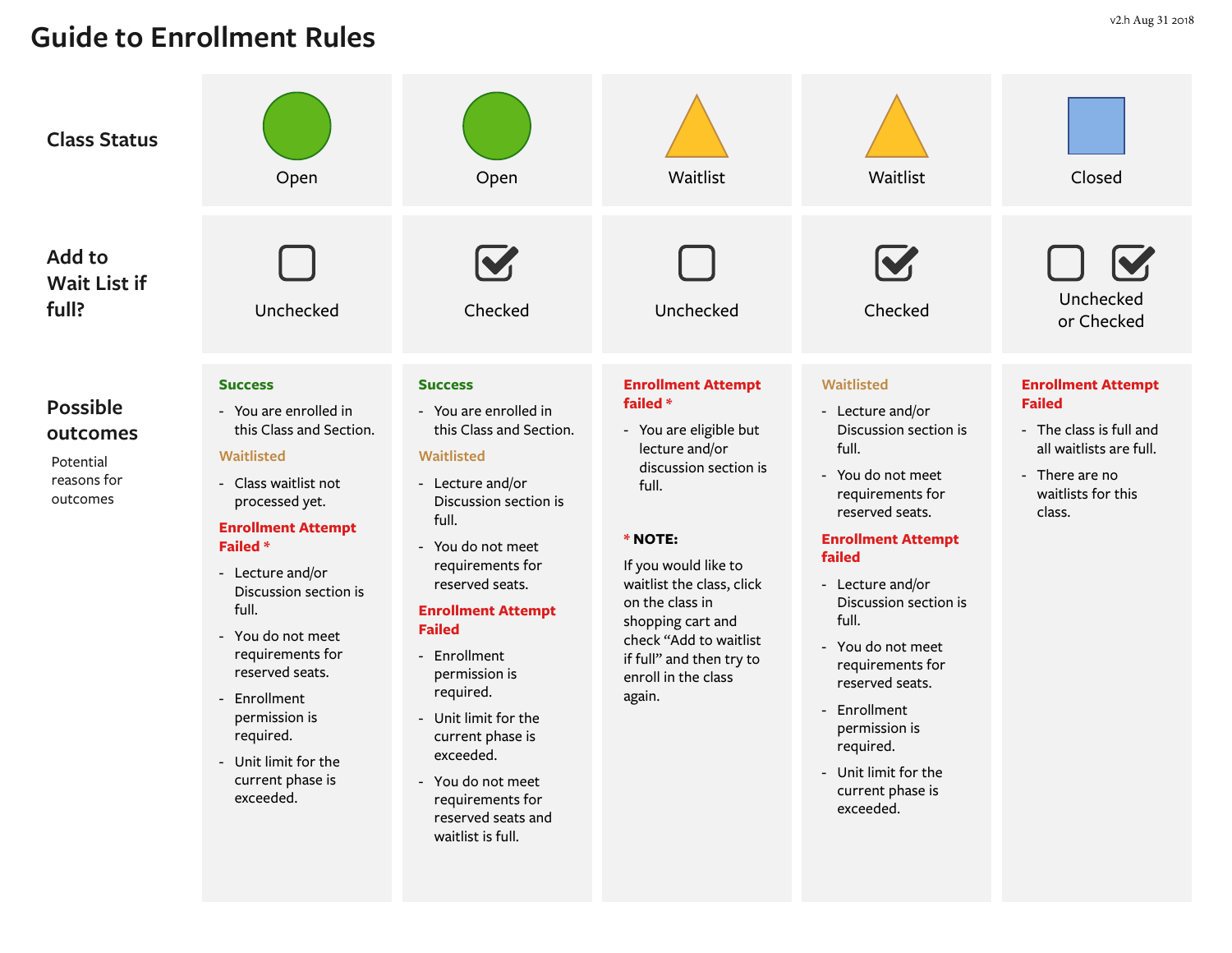### **Strategies for Enrollment**

**Before your enrollment appointments begin...**

#### **Check enrollment readiness**

- 1. Check your Phase I & II appointments, which are posted to CalCentral My Academics. If you do not see your appointments, you will need to pay your fees to be officially registered.
- 2. Check academic standing such as:
	- **Units**
	- GPA
	- Terms in attendance
	- Expected grad term
- 3. Check for any holds.
- 4. Check for special considerations, e.g.:
	- Academic probation
	- Honors eligibility

#### **What classes do you need to take?**

- 1. Review Academic Progress Report (L&S students), Academic Summary, and multi-year planner. Determine what you've completed and what you have left to complete.
	- University requirements
	- Breadth requirements
	- Major pre-requisites
	- Major requirements
- 2. Research specific instructions for intended and declared majors (and other academic programs if applicable) at guide.berkeley.edu
- 3. Students are encouraged apply for minors as early as possible. Declaring a minor early may give you priority for open seats.
- 4. Check for other academic goals:
	- Additional major, minor, certificate, or course thread?
	- Honors requirements?

#### **When searching for classes, consider:**

- 1. What are your interests? Try the keyword search in classes.berkeley.edu and follow @BerkeleyGuide on Twitter to find topics you're passionate about.
- 2. Instructor(s)
- 3. Your eligibility for reserved seats
- 4. Dates and times of the class
- 5. Early Drop Deadline
- 6. Textbooks, supplies, or other fees required
- 7. Finals schedule
- 8. Is the class webcast?

#### **When planning your schedule:**

- 1. Map out your prioities and potential schedules on Schedule Planner to determine which combinations of primary sections (lecture) and secondary sections (discussion, lab, studio) will work.
	- When selecting secondary section(s), look at all possible options to get enrolled.
	- Switching waitlisted sections is not an option unless you drop then re-add the class.
- 2. Consider job, athletic program, or other extracurriculars.
- 3. Consider classes to enroll in during Phase I vs. during Phase II. Consider enrolling in more impacted classes during Phase I.
- 4. Consider backup classes or potential classes to swap.
- 5. Move classes to the Shopping Cart from the Schedule Planner.